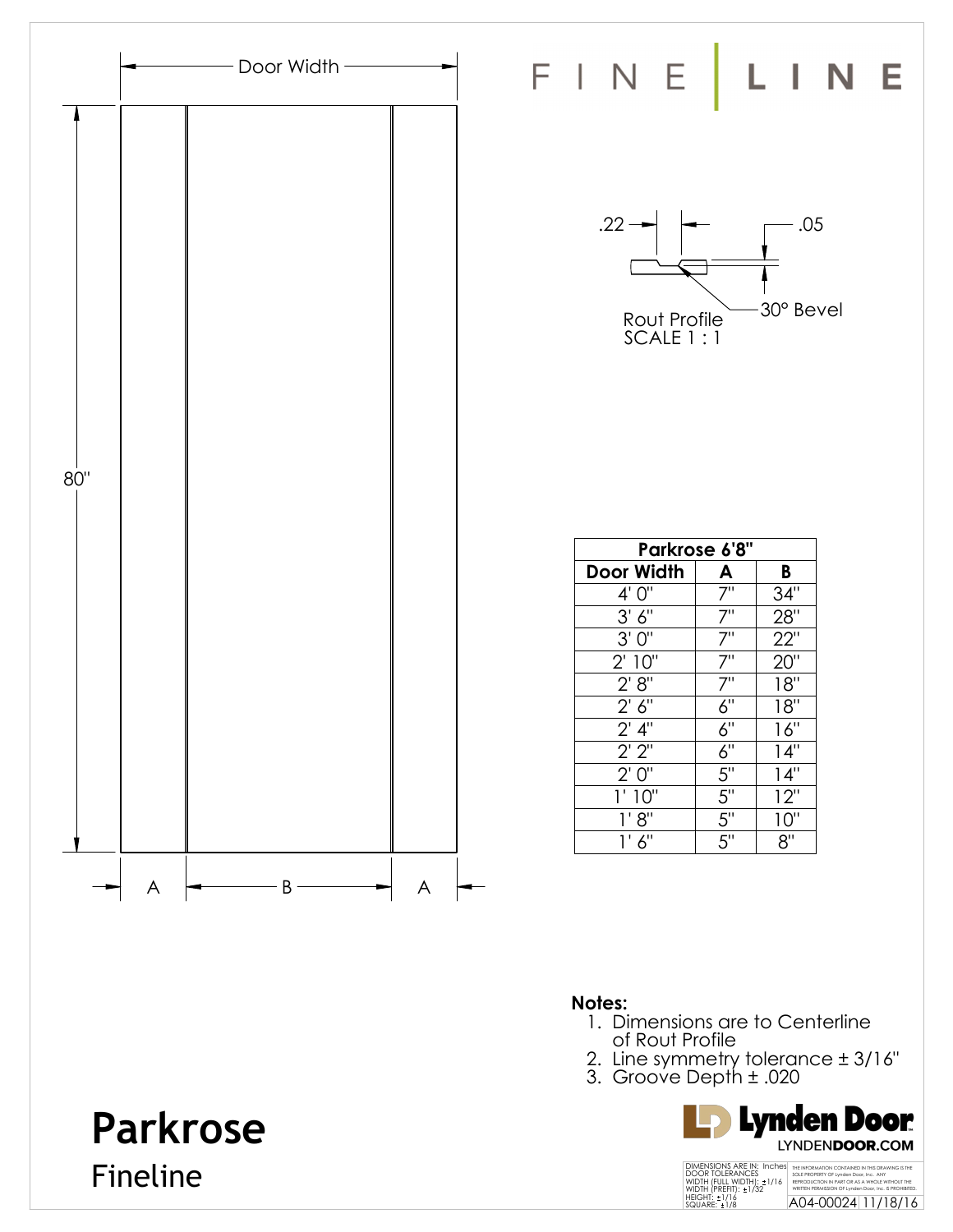

#### **Notes:**

- 1. Dimensions are to Centerline of Rout Profile
- 2. Line symmetry tolerance ± 3/16"
- 3. Groove Depth ± .020



# **Parkrose** Fineline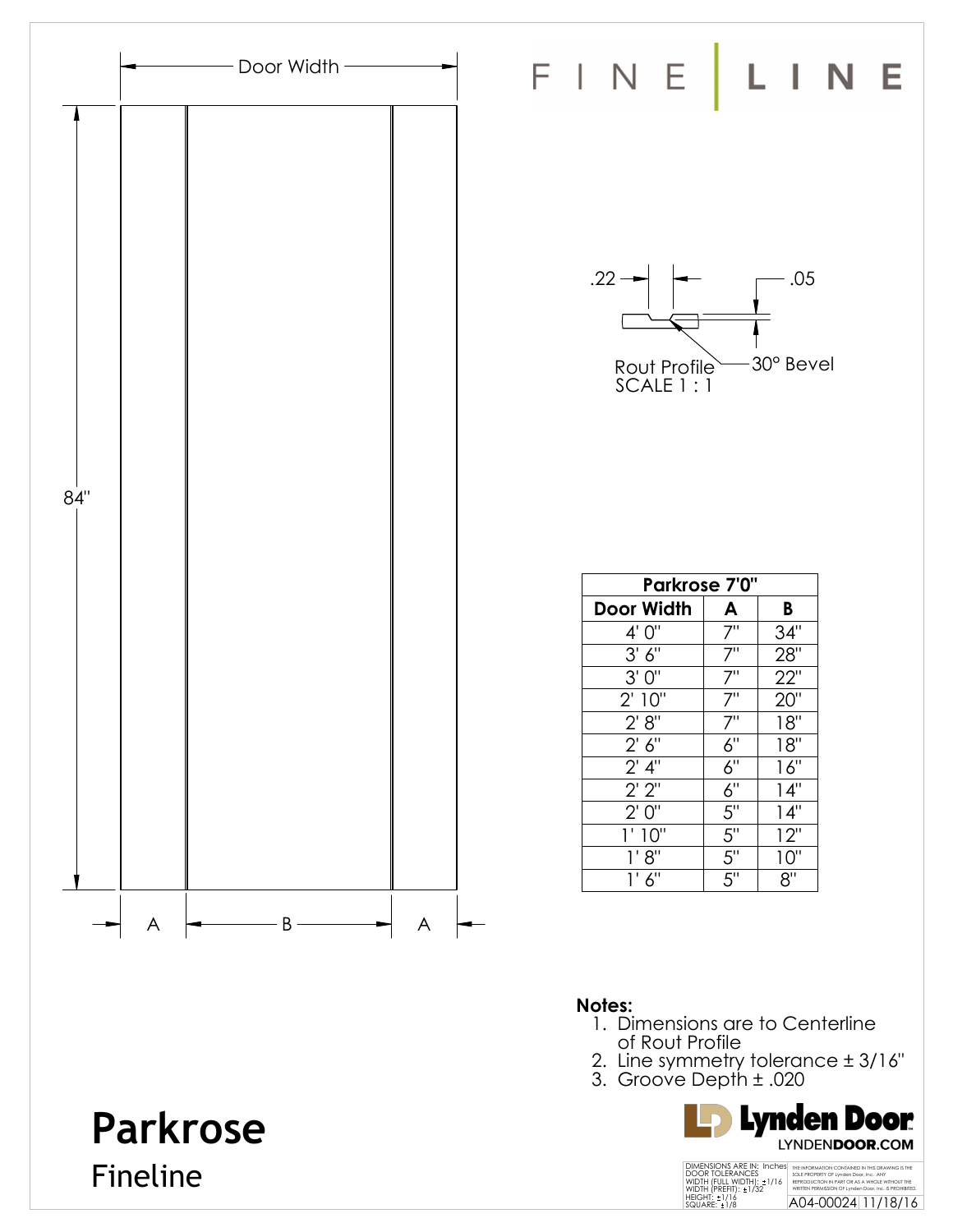

FINE LINE



| Parkrose 8'0"      |                  |     |  |
|--------------------|------------------|-----|--|
| <b>Door Width</b>  | A                | B   |  |
| 4' 0"              | 7"               | 34" |  |
| 3' 6''             | $7^{\circ}$      | 28" |  |
| 3'0''              | 7"               | 22" |  |
| 2' 10"             | $\bar{7}$ "      | 20" |  |
| 2' 8''             | $\bar{Z}^0$      | 18" |  |
| 2' 6''             | 6"               | 18" |  |
| $2'$ 4"            | 6"               | 16" |  |
| 2'2''              | $\overline{6}$ " | 14" |  |
| 2'0''              | $\overline{5}$ " | 14" |  |
| $1^{\circ}$<br>10" | 5"               | 12" |  |
| 1' 8''             | $\frac{1}{5}$    | 10" |  |
| 6"<br>1'           | $\overline{5}$ " | 8"  |  |

### **Notes:**

- 1. Dimensions are to Centerline of Rout Profile
- 2. Line symmetry tolerance ± 3/16"
- 3. Groove Depth ± .020



# **Parkrose** Fineline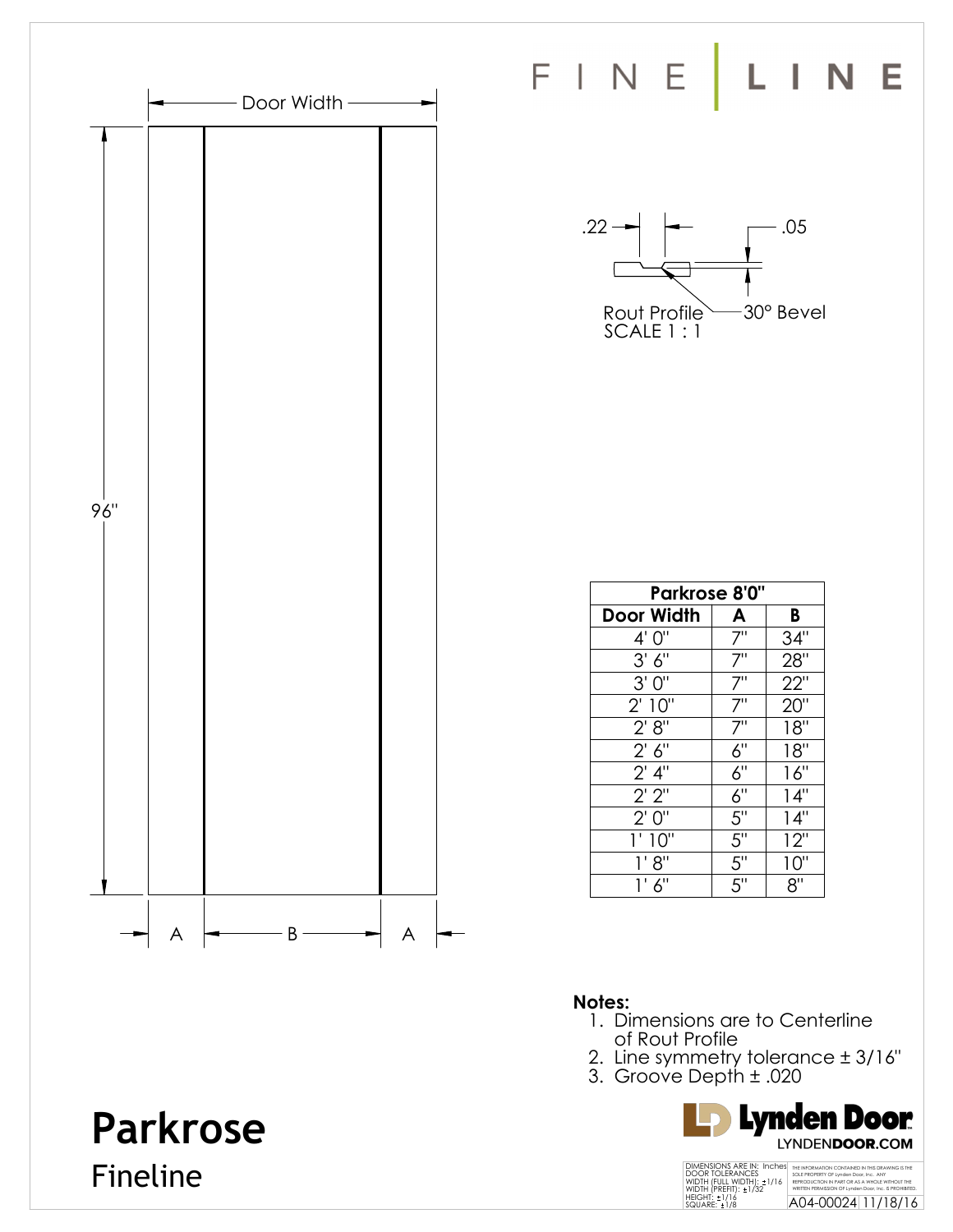

**Parkrose**

Fineline GA

#### **Notes:**

- 1. Dimensions are to Centerline of Rout Profile
- 2. Line symmetry tolerance ± 1/32"
- 3. Groove Depth ± .020

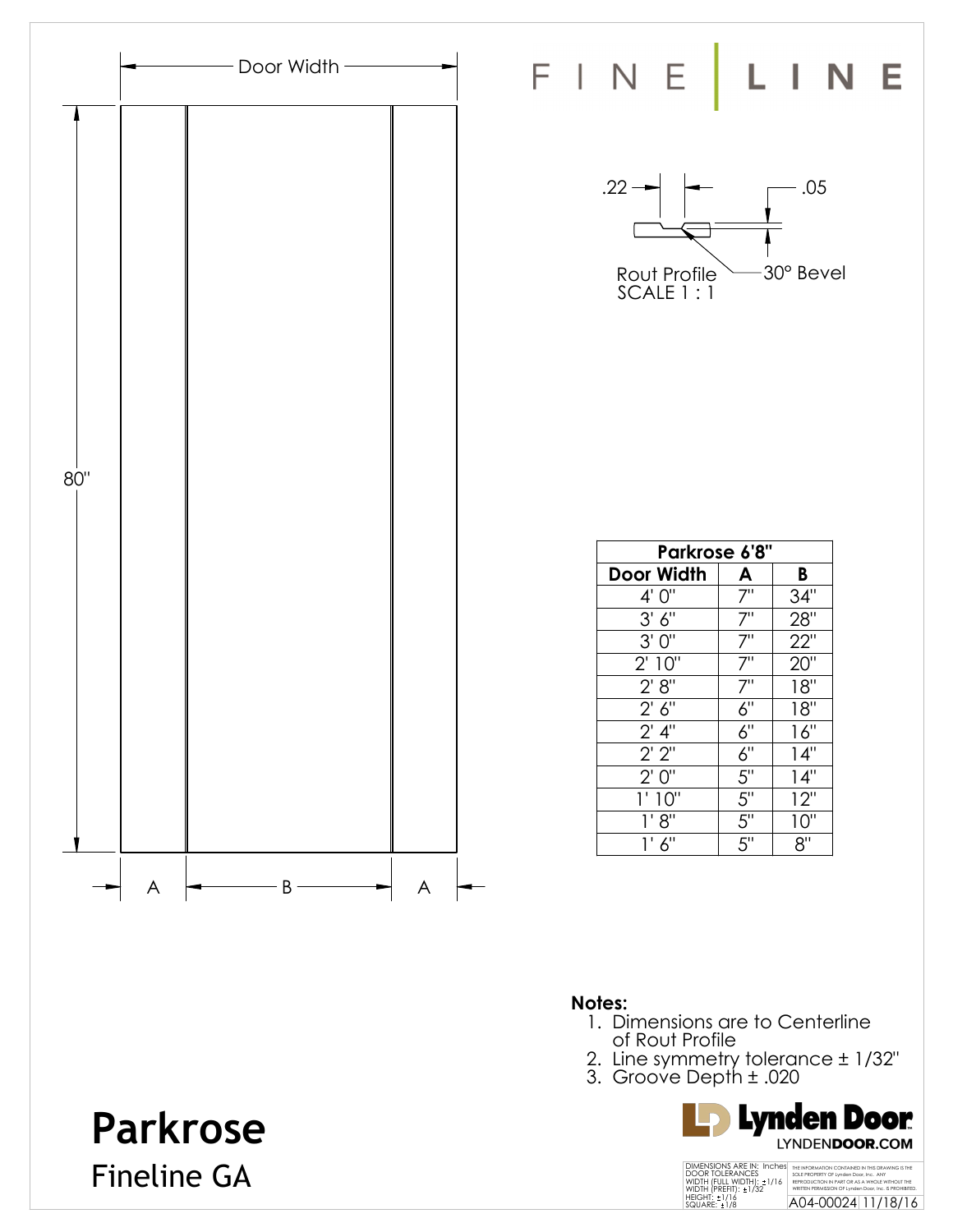

### **Notes:**

- 1. Dimensions are to Centerline of Rout Profile
- 2. Line symmetry tolerance ± 1/32"
- 3. Groove Depth ± .020



# **Parkrose** Fineline GA